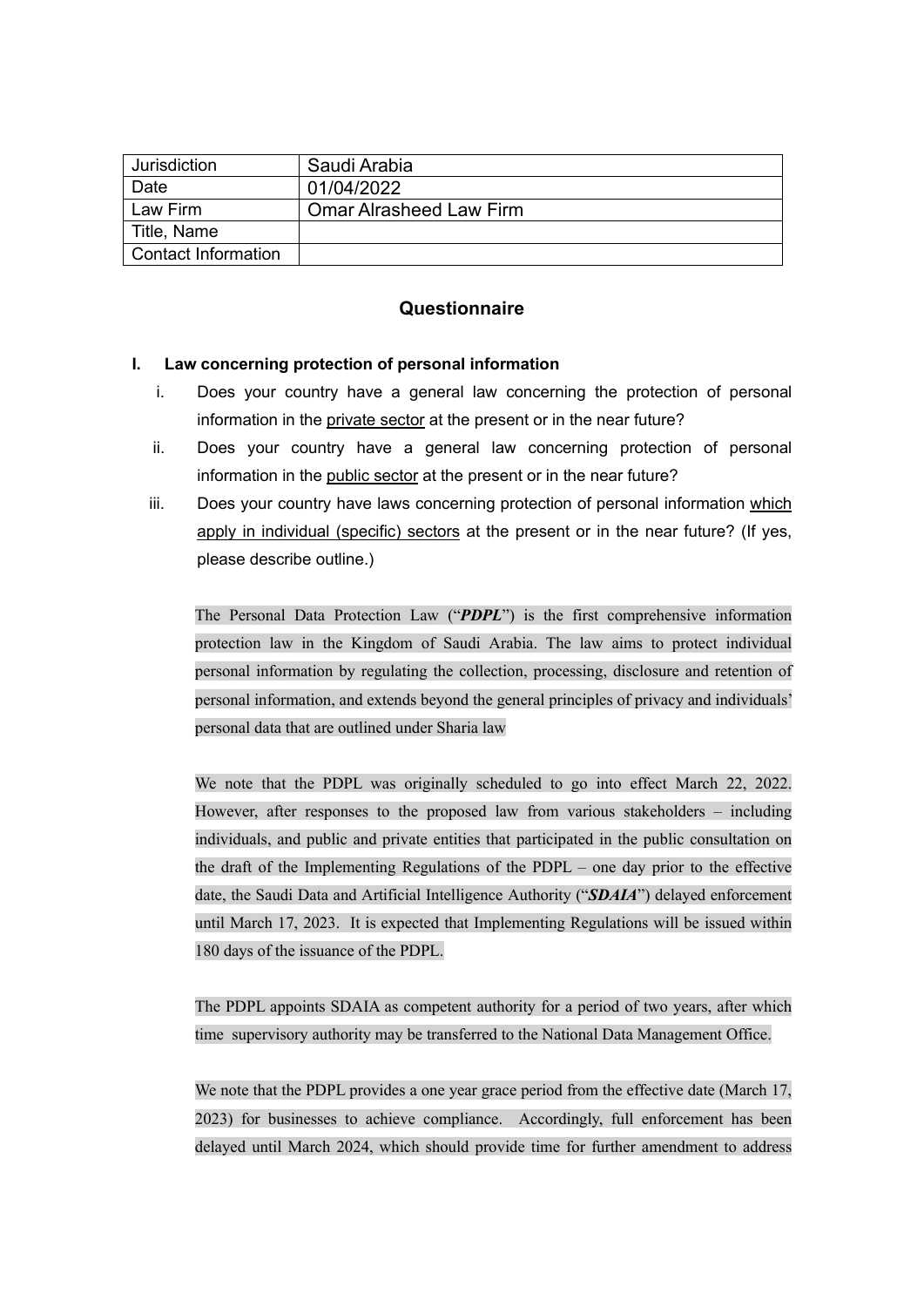#### business concerns.

## **Where all of the answers to the question of I.(i), (ii) and (iii) is "no", please skip to IV.**

- **II. The basic information of the regulation concerning protection of personal information.**
	- i. Please fill in the blanks below about all the law concerning personal information mentioned at I.. (please add a reply column as necessary,)

The title of the law :

The Personal Data Protection Law (PDPL) was implemented by Royal Decree M/19 of 9/2/1443H (16 September 2021) approving Resolution No. 98 dated 7/2/1443H (14 September 2021). It was published in the Official Gazette on 24 September 2021.

URL:

[https://laws.boe.gov.sa/BoeLaws/Laws/LawDetails/b7cfae89-828e-4994-b167](https://laws.boe.gov.sa/BoeLaws/Laws/LawDetails/b7cfae89-828e-4994-b167-adaa00e37188/1?ref=twitter) [adaa00e37188/1?ref=twitter](https://laws.boe.gov.sa/BoeLaws/Laws/LawDetails/b7cfae89-828e-4994-b167-adaa00e37188/1?ref=twitter)

We note that there is not yet an official English translation of the PDPL.

| $\left(1\right)$ | of<br>definition<br>The<br>"Personal Information" | Every statement - whatever its source or form - that would<br>lead to a specific person being known, or make it possible<br>to identify them directly or indirectly, including: name,<br>personal identification number, addresses, contact numbers,<br>license numbers, records and personal property, bank<br>account and credit card numbers, still or moving photos of<br>the individual, and other data of a personal nature.                                                                                                                                                                                                                                                                                                                                                                                                                |
|------------------|---------------------------------------------------|---------------------------------------------------------------------------------------------------------------------------------------------------------------------------------------------------------------------------------------------------------------------------------------------------------------------------------------------------------------------------------------------------------------------------------------------------------------------------------------------------------------------------------------------------------------------------------------------------------------------------------------------------------------------------------------------------------------------------------------------------------------------------------------------------------------------------------------------------|
| $\rm(2)$         | The scope in which the<br>law applies             | The PDPL is designed to protect "personal data", i.e., any<br>information, in whatever form, through which a person<br>may be directly or indirectly identified. This expressly<br>includes an individual's name, identification number,<br>addresses and contact numbers, photographs, and video<br>recordings of the person. The PDPL does not apply to the<br>processing of personal data for personal and family use.<br>It also protects "sensitive personal data", which is data that<br>directly or indirectly reveals the ethnic or tribal origin of a<br>natural person, political or philosophical opinions or<br>religious beliefs, criminal or security records, biometric<br>data, genetic data, health data, credit data, location data and<br>data that indicates that both parents of an individual or one<br>of them is unknown. |
| (3)              | The territorial scope                             | The law applies to any processing of personal data related<br>to individuals that takes place in the Kingdom by any<br>means, including processing personal data related to<br>individuals residing in the Kingdom by any means from                                                                                                                                                                                                                                                                                                                                                                                                                                                                                                                                                                                                              |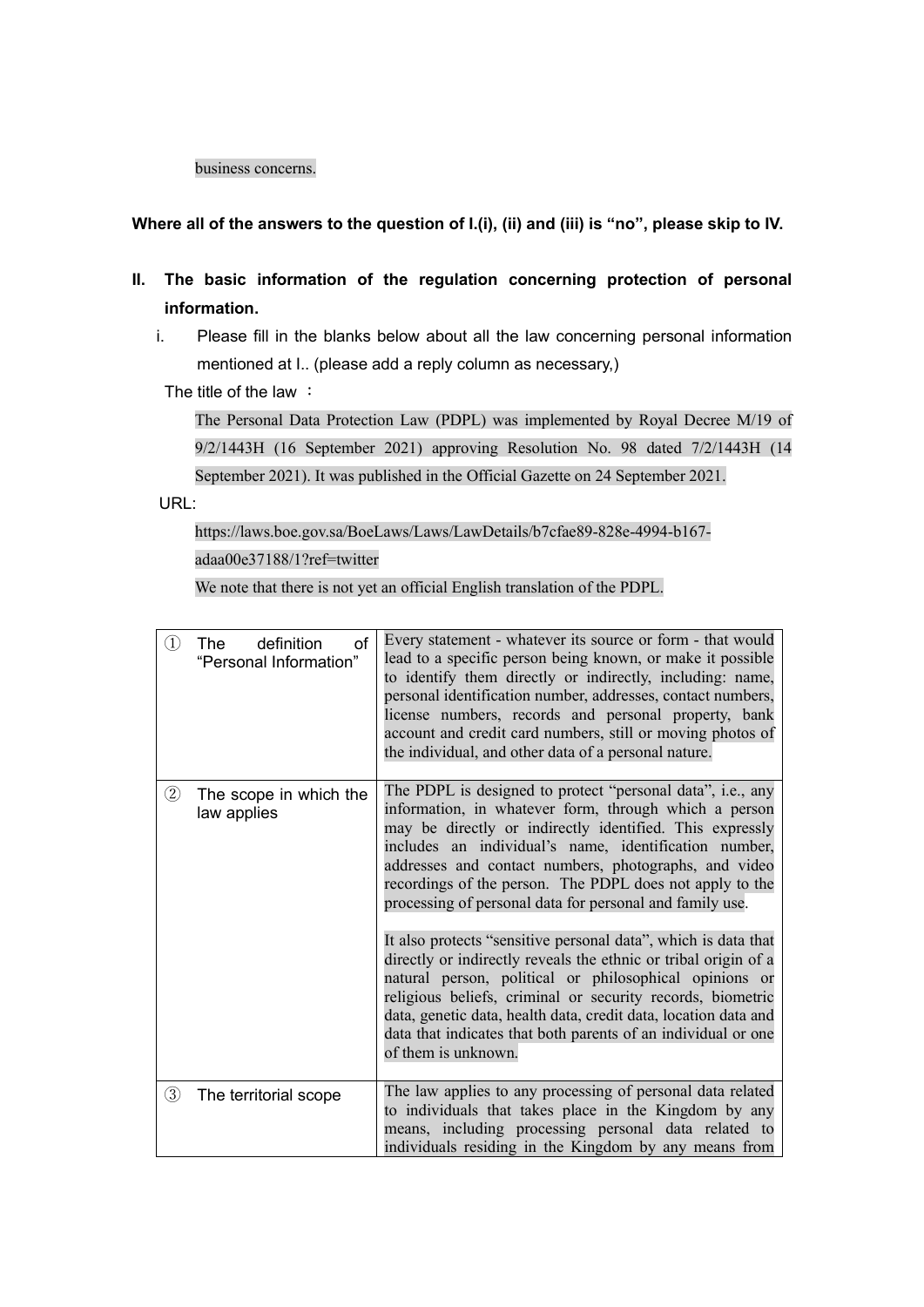|  |  |                     | any party outside the Kingdom. This includes the            |  |  |
|--|--|---------------------|-------------------------------------------------------------|--|--|
|  |  |                     | deceased's data if it would lead to him or his family being |  |  |
|  |  | known specifically. |                                                             |  |  |

The title of the law :

|     | definition<br>The.<br>οt<br>"Personal Information" |  |
|-----|----------------------------------------------------|--|
| (2) | The scope in which the<br>law applies              |  |
| (3) | The territorial scope                              |  |

ii. If there are any special instructions about the laws, please describe them.

# **III. OECD Privacy Principles**

i. If there are any provision of law which embody each OECD Privacy Principle in your country, please describe the outlines.

[https://www.oecd.org/sti/ieconomy/oecdguidelinesontheprotectionofprivacyandtran](https://www.oecd.org/sti/ieconomy/oecdguidelinesontheprotectionofprivacyandtransborderflowsofpersonaldata.htm) [sborderflowsofpersonaldata.htm](https://www.oecd.org/sti/ieconomy/oecdguidelinesontheprotectionofprivacyandtransborderflowsofpersonaldata.htm)

- (a) Collection Limitation Principle Stipulated in the above law.
- (b) Data Quality Principle Stipulated in the above law.
- (c) Purpose Specification Principle Stipulated in the above law.
- (d) Use Limitation Principle Stipulated in the above law.
- (e) Security Safeguards Principle Stipulated in the above law.
- (f) Openness Principle Stipulated in the above law.
- (g) Individual Participation Principle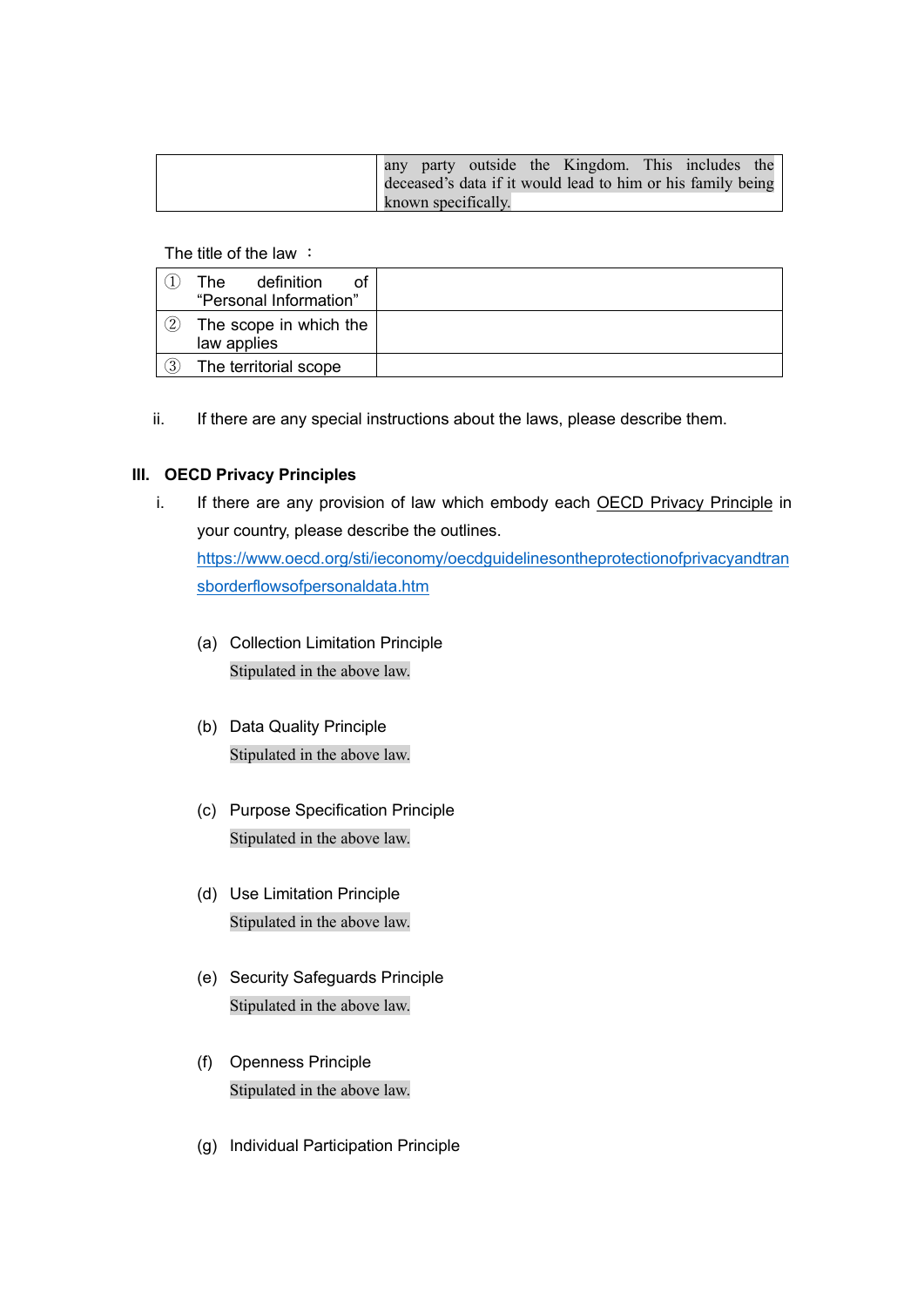### Stipulated in the above law.

- (h) Accountability Principle Stipulated in the above law.
- ii. If there are any sectors in which any laws exclude the application of each OECD Privacy Principle, please describe the outline.
	- (a) Collection Limitation Principle
	- (b) Data Quality Principle

 $\overline{\phantom{0}}$ 

 $\overline{\phantom{0}}$ 

 $\overline{\phantom{0}}$ 

 $\overline{\phantom{0}}$ 

 $\overline{\phantom{0}}$ 

 $\overline{\phantom{0}}$ 

\_

\_

- (c) Purpose Specification Principle
- (d) Use Limitation Principle
- (e) Security Safeguards Principle
- (f) Openness Principle
- (g) Individual Participation Principle
- (h) Accountability Principle

### **IV. Data Localization and Government Access**

In your country, are there any systems having an impact on the rights of data subjects such as comprehensive government access to personal data or Data Localization? If yes, please describe them.

The Saudi government has pursued the better integration of government entities and flexibility in sharing data and information, as outlined in the National Transformation Programme (NTP). Accordingly, Saudi Arabia has increasingly supported the practice of data centres and user data being kept and stored in-country to increase security and ensure data ownership, as well as localize information and sensitive data in-country.

### **V. The Data Protection Authority**